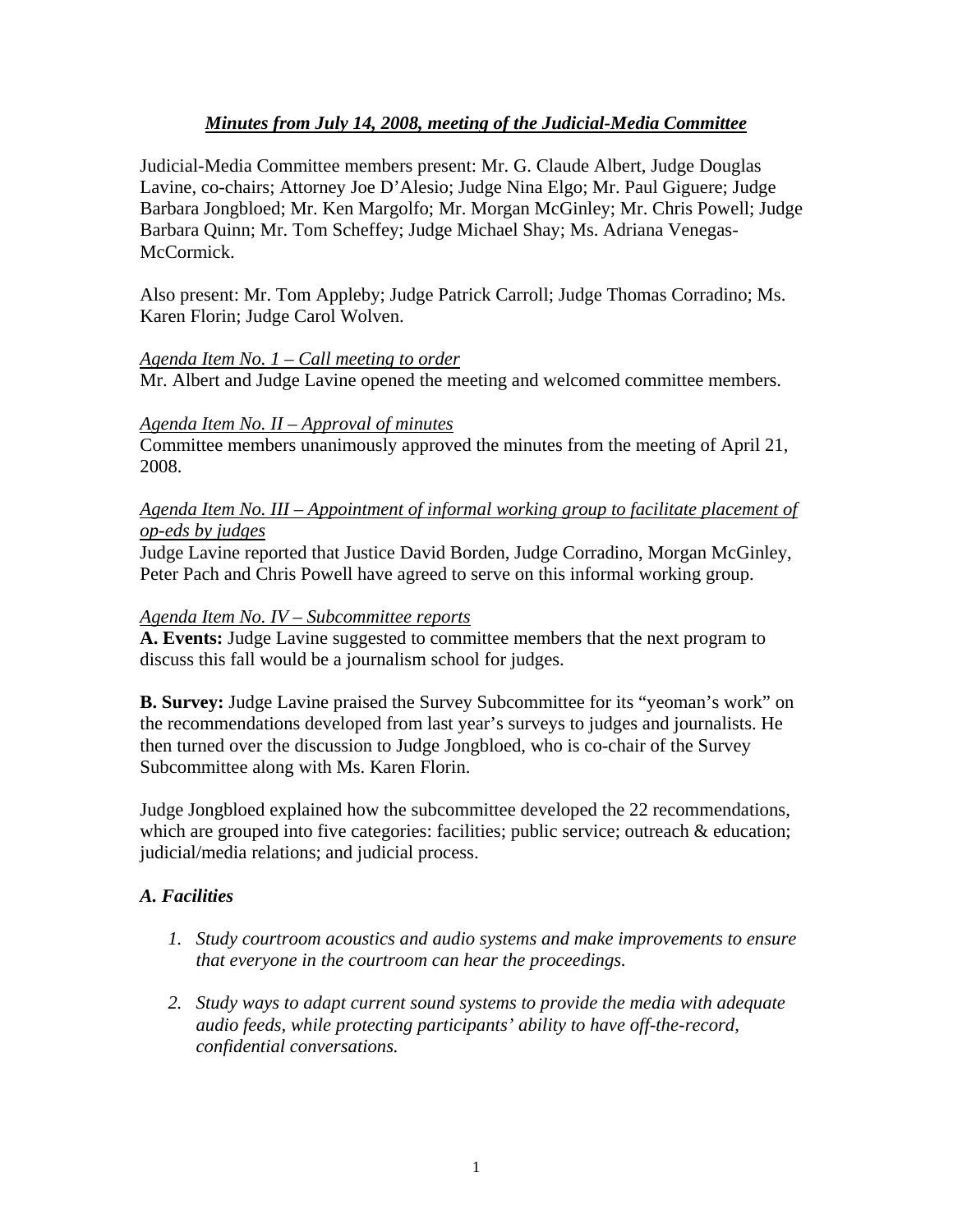*3. New construction of courthouses should provide accommodations for the media. For existing facilities, accommodations should be made available to the media, where feasible.* 

In reviewing the survey results, the condition of Branch facilities jumped out at subcommittee members as something that should be reviewed, Judge Jongbloed said. Media representatives raised A-2 as a result of cameras being present more often in the courtroom, she explained. Mr. Giguere added that A-2 is very important because a good audio feed is key. No. A-3 would be very helpful as well, Ms. Florin sad.

# *B. Public Service*

- *1. The Court Operations Division should continue its training of courthouse staff. This subcommittee should review the curriculum used for the training on a yearly basis.*
- *2. Develop a public service/customer service incentive for clerks and other front-line employees. Encourage clerks to greet public immediately. Provide backup when lines form in clerk's office. Provide a way for public to praise/complain about the service. Every effort should be made on the media's part to inform the clerk's office beforehand that they are interested in a case.*
- *3. Create a vehicle for feedback and/or suggestions from judges, judicial employees, the media and the public.*
- *4. The cost of copies produced by the clerk's office should be reduced.*
- *5. Audio recordings of court monitors should be available at cost.*

Regarding B-2, this was one of the major complaints of journalists, Ms. Florin said – how they are treated at the counter in the clerk's office. Keeping the public in mind, she added, a "Hello" or "I'll be with you in a second" would go a long way. Judge Jongbloed added that reporters are looking for consistency among the different clerks' offices.

Joe D'Alesio said that enhanced public service is a big part of the Public Service & Trust Commission's work. Some of the improvements will be included in the Judicial Branch's strategic plan, Judge Quinn said.

Regarding B-4 and B-5, the cost of copies keeps coming up, Attorney D'Alesio said. For B-4, a statutory change would be required, he said. B-5 would require a statutory change as well and would not supplant transcripts as the official record of a court proceeding.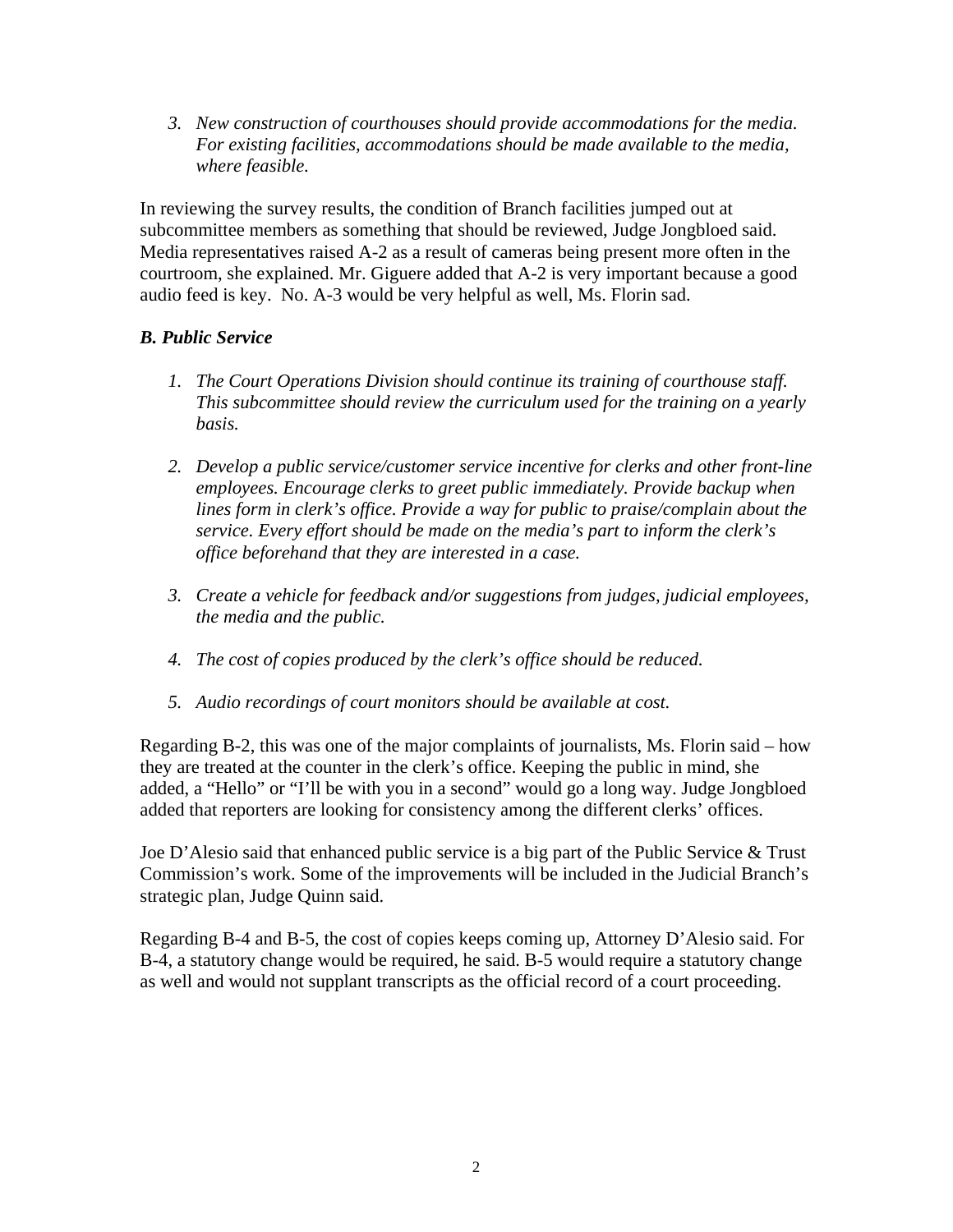### *C. Outreach & Education*

- *1. Expand the "frequently asked questions" section of web site and Judicial publications for media. Include sealing policies and procedures, information on availability of court exhibits and a section explaining the typical contents of a court file.*
- *2. The Law School for Journalists should continue. Yearly informational sessions also should be provided by the Judicial Branch for members of the media who are interested in learning about how courthouses function generally.* 
	- *a. External Affairs and court staff should make themselves available to new court beat reporters to provide basic information.*
	- *b. Expand the Judicial Branch's Speaker's Bureau to include judges willing to speak at media organizations.*
- *3. Conduct a panel presentation of media members and judges at the Judges' Institute relating to the media on the following topics:* 
	- *a. Decision-making concerning editorials;*
	- *b. Degree of reliability required before publishing investigative articles;*
	- *c. Decision-making concerning value/need for video coverage;*
	- *d. Discussion among judges who have had experience having cameras in the courtroom and members of the media.*
	- *e. Discussion of the pros and cons of "off-the-record" interviews with members of the media.*
- *4. Create opportunities for clerks and other staff to meet with media to learn about their respective jobs and priorities, including tours of courts and news organizations.*
- *5. The Guide to Court Information should be updated. Ensure that the Guide to Court Information contains a compilation of statutes and Practice Book rules relating to media coverage in the courthouse, including discretionary matters on which judges may differ and rules pertaining to Juvenile Court.*
- *6. The Branch should consider promulgating suggested guidelines for judges as to procedure to follow when:* 
	- *a. contacted by media;*
	- *b. media coverage inaccurate/unfair.*
- *7. Designate mentors for both judges and media members to consult when issues regarding media in the courthouse arise.*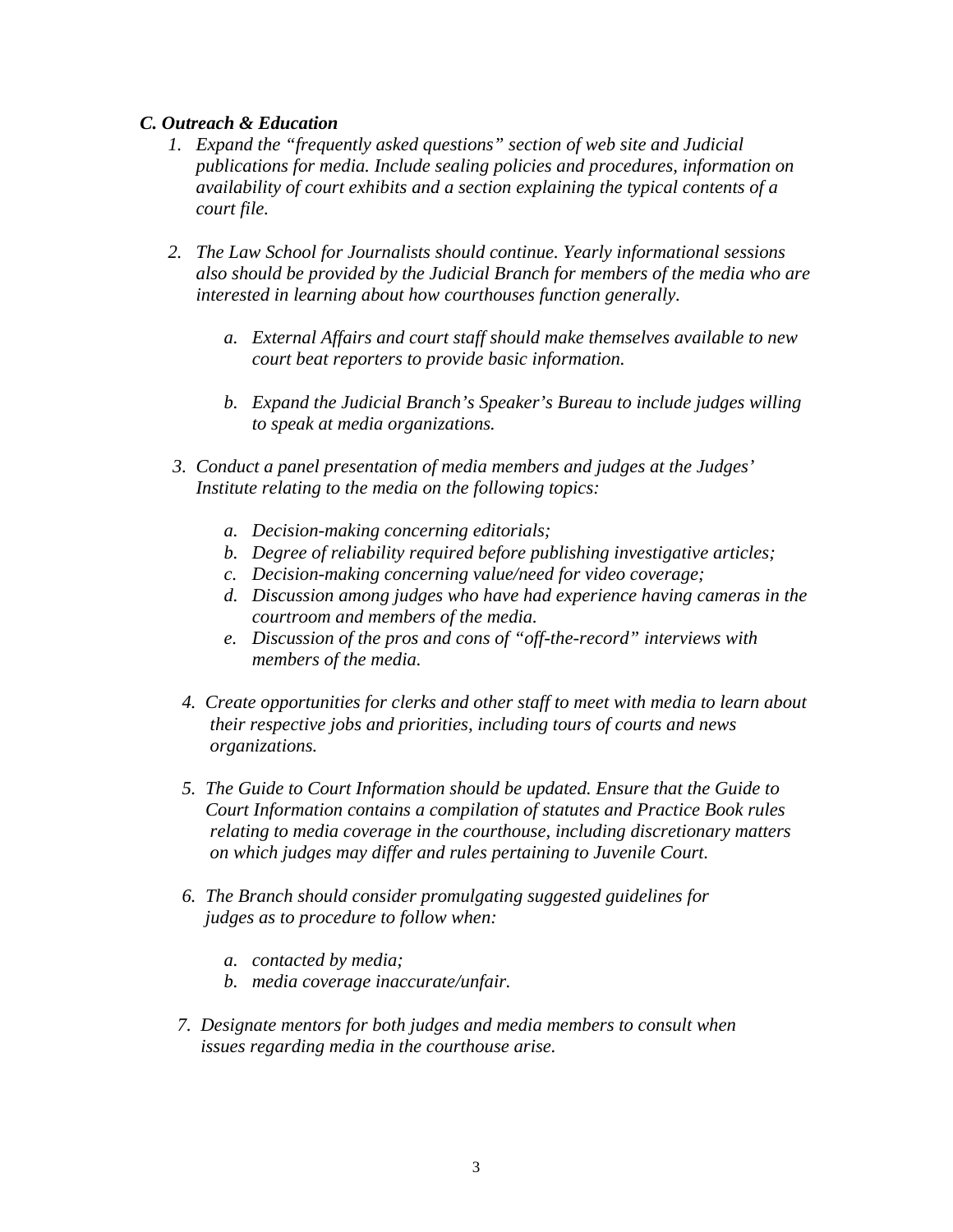Both Judge Jongbloed and Judge Wolven said they believed that C-3 would be useful to the judges. According to Judge Jongbloed, the survey results showed that a lot of judges are upset with what they perceived as unfair criticism. The subcommittee believes that it would go a long way if judges knew what went into the media's decision-making.

Mr. Powell responded that such a program would not address the problem, that is, what does a judge do when something is misrepresented? Judge Jongbloed answered that such misrepresentations actually do get addressed.

Judge Jongbloed added that another recommendation in Section D proposes that the role of the Fire Brigade be re-evaluated. It soon became clear that the Fire Brigade, initially envisioned as a "rapid response" team of judges and journalists, was not set up to react quickly or to convene quickly, she explained. The Fire Brigade might be better suited to more of a long-term analysis of access issues and also could be available for mentoring, she said.

C-6 was a big issue for the judges, Judge Jongbloed said. Nor is it a simple matter, she added; it may require a small group getting together to discuss possible guidelines. Some judges would like guidelines in place; others want to handle it their own way, she explained. Either way, the topic is worth reviewing, Judge Jongbloed added.

## *D. Judicial/Media Relations*

- *1. Clerk's office supervisory personnel should receive more extensive /detailed training regarding media issues.*
- *2. Educate and inform judges on potential resources, such as External Affairs and/or the Fire Brigade.*
- *3. The role of the Fire Brigade should be re-evaluated.*
- *4. Clerks should consult judge on a file's availability for public/media review when the judge has the file. Encourage the judge to make available a portion of the file, such as the initial complaint and latest pleading.*
- *5. Provide opportunities for ongoing dialogue between judges and journalists.*

## *E. Judicial Process*

- 1. *The Rules Committee should promulgate rules for the audio recording of court proceedings by members of the public.*
- 2. *Review procedures allowing the public to be heard on sealing issues.*